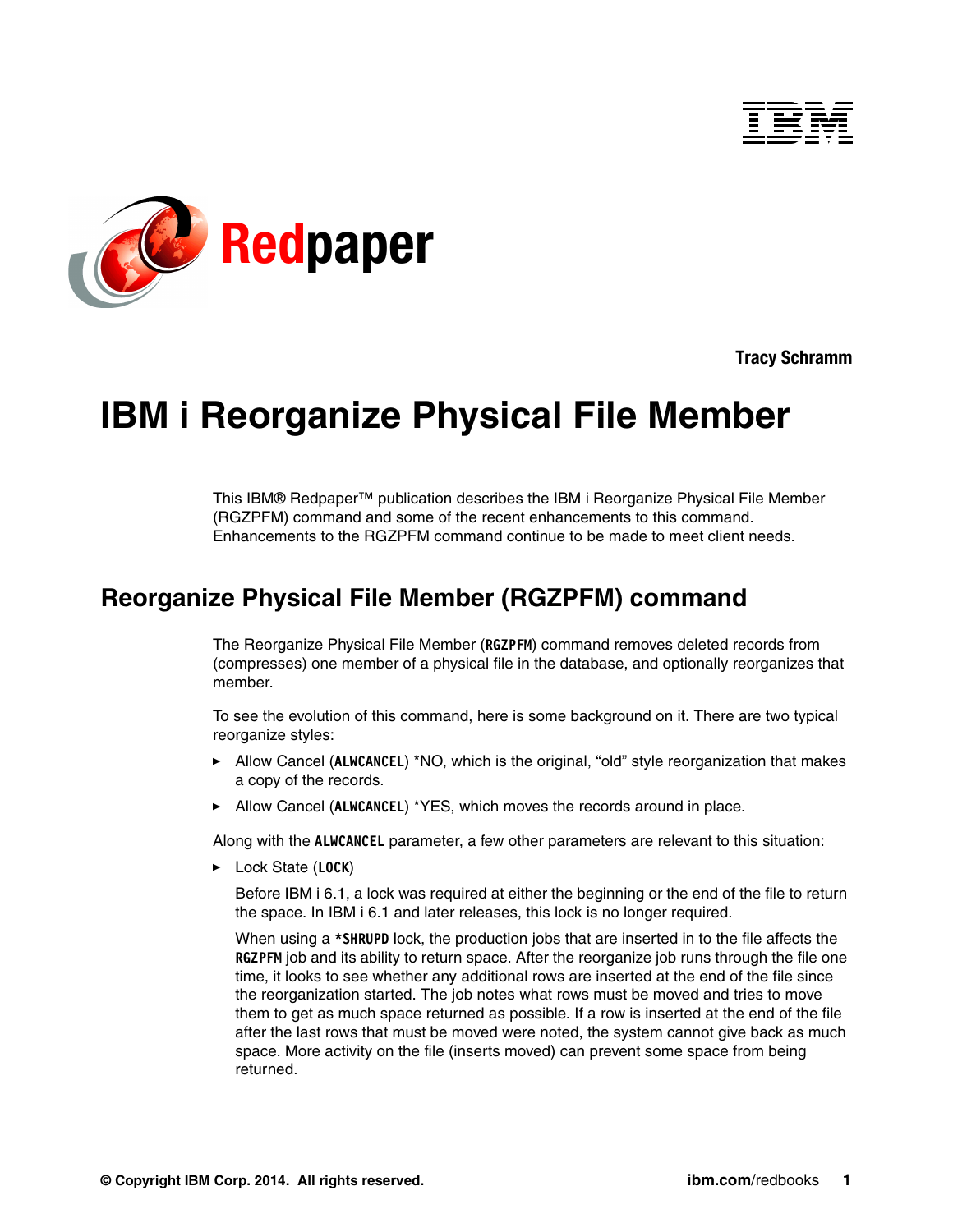Files set up with Reuse Deleted Records \*NO requires all inserts to be placed at the end of the file, which increases the chance of limited space being returned. Files that are set up with Reuse Deleted Records \*YES have a greater chance of production jobs inserting rows in the middle of the file and not impacting the RGZPFM job. However, there is still a chance that rows can be inserted at the end and prevent space being returned even with Reuse Deleted Records enabled.

For this reason, you might need to run **RGZPFM** several times to see all that available space that is returned. In some cases, a maintenance window is needed to run **RGZPFM** with no inserts happening. If so, let the reorganization run during the week and move as much as it can. You should perform this work as close to the maintenance window as you can and, if it ends earlier, start another one. Then, during the downtime, the reorganization has less work to do, and downtime should be decreased.

- Rebuild Access Paths (**RBDACCPTH**)

If **ALWCANCEL \*YES** is specified, and **RBDACCPTH \*NO** is specified, the access paths are maintained while **RGZPFM** is running. Reorganizing in the presence of LIFO, FIFO, or DATEFO indexes changes the order of duplicates unless that index is used as the **KEYFILE**.

- Key File (**KEYFILE**)

The **KEYFILE** specifies whether the physical file member has its arrival sequence changed to match its keyed sequence, is reorganized in the sequence of a logical file member, or is not reorganized (and is only compressed).

The following example illustrates these parameters more clearly.

For the initial setup purposes of this example, run the following commands in STRSQL:

```
create table tschram.t1 (col1 int primary key)
insert into tschramm.t1 values(9),(1),(8),(11),(7),(12),(6),(13),(5), (4),(3),(2)
```
Then, delete the following rows in preparation for doing RGZPFM by running the following commands:

```
delete from tschramm.t1 where \text{coll} = 11delete from tschramm.t1 where col1 = 12
delete from tschramm.t1 where \text{coll} = 13
```
The data in the file before you run the **RGZPFM** command is shown in [Example 1.](#page-1-0)

<span id="page-1-0"></span>*Example 1 Initial data in the file*

| $\dots + \dots 1 \dots$ |          |
|-------------------------|----------|
| COL1                    |          |
| 9                       |          |
|                         |          |
| 8                       |          |
|                         |          |
| 6                       |          |
| 5                       |          |
| 4                       |          |
| ົ                       |          |
| っ                       |          |
| ********<br>End of data | ******** |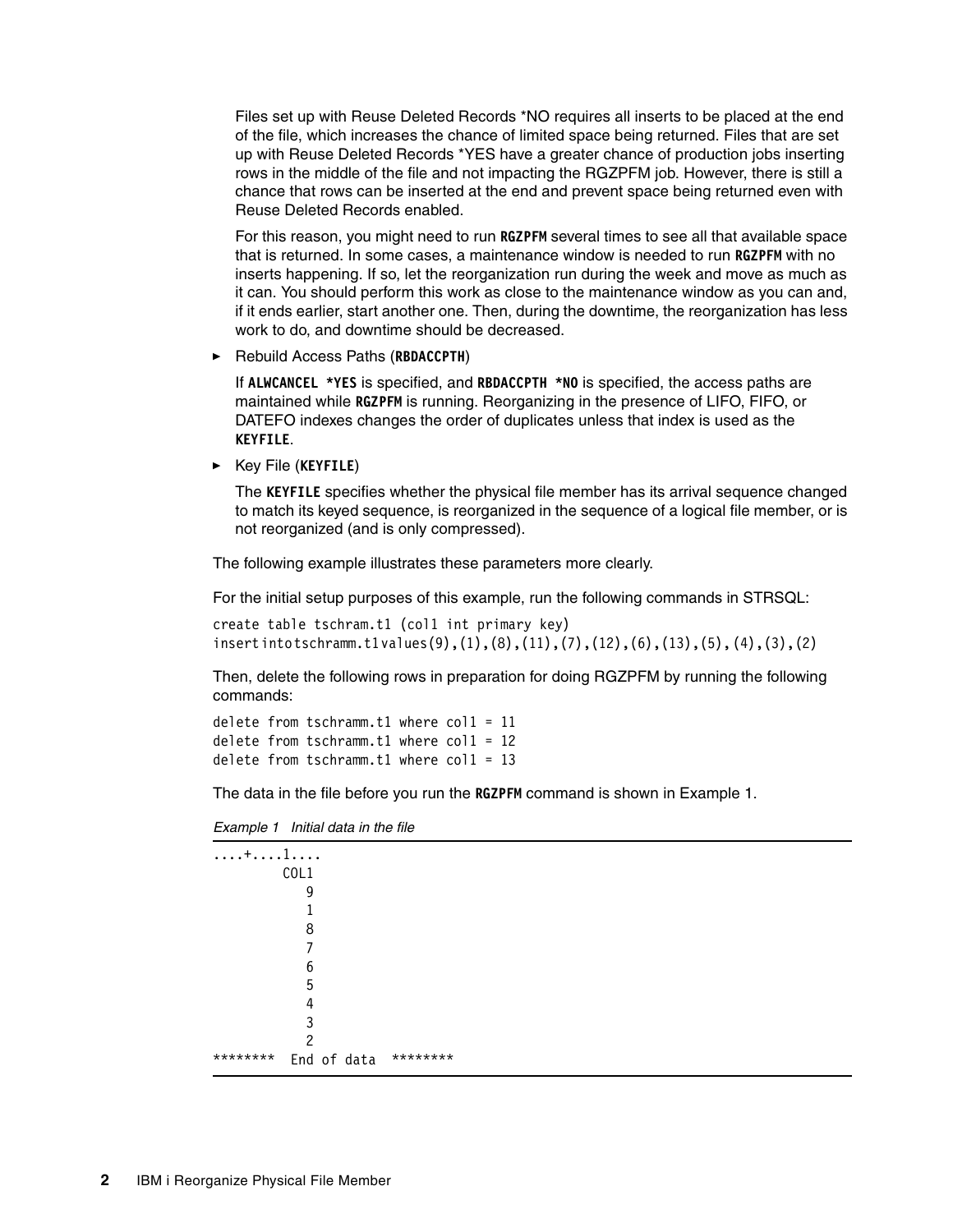With the Key File parameter of Replace Deleted Records (**KEYFILE (\*RPLDLTRCD)**) specified, the member is reorganized by replacing deleted records at the start of the file with valid records from the end of the file.

**Tip:** If the rows must exactly match the current arrival sequence, do not use **\*RPLDLTRCD**.

After the rows are moved by using the **RGZPFM** command, [Example 2](#page-2-0) shows how the data looks according to **\*RPLDTRCD** processing.

| . + 1    |             |      |  |  |  |
|----------|-------------|------|--|--|--|
|          | COL1        |      |  |  |  |
|          | 9           |      |  |  |  |
|          | 1           |      |  |  |  |
|          | 8           |      |  |  |  |
|          | 2           |      |  |  |  |
|          | 7           |      |  |  |  |
|          | 3           |      |  |  |  |
|          | 6           |      |  |  |  |
|          | 4           |      |  |  |  |
|          | 5           |      |  |  |  |
| ******** | End of data | **** |  |  |  |

<span id="page-2-0"></span>*Example 2 Organization of data after RGZPFM KEYFILE (\*RPLDLTRCD)*

With the Key File parameter of File (**KEYFILE (\*FILE)**) specified, a physical file member has a keyed sequence access path, and the arrival sequence of the records in the member is changed to match their keyed sequence. In this example, after **RGZPFM KEYFILE(\*FILE)** is run, the data is as shown in [Example 3](#page-2-1).

<span id="page-2-1"></span>*Example 3 Organization of data after using RGZPFM KEYFILE(\*FILE)*

| End of data | ******** |  |  |  |
|-------------|----------|--|--|--|

For a comparison of the different **RGZPFM** options, see the "Reorganization options" topic in the IBM i 7.1 Information Center found at the following website:

[http://pic.dhe.ibm.com/infocenter/iseries/v7r1m0/index.jsp?topic=%2Fdbp%2Frbaforeo](http://pic.dhe.ibm.com/infocenter/iseries/v7r1m0/index.jsp?topic=%2Fdbp%2Frbaforeorgtypes.htm) [rgtypes.htm](http://pic.dhe.ibm.com/infocenter/iseries/v7r1m0/index.jsp?topic=%2Fdbp%2Frbaforeorgtypes.htm)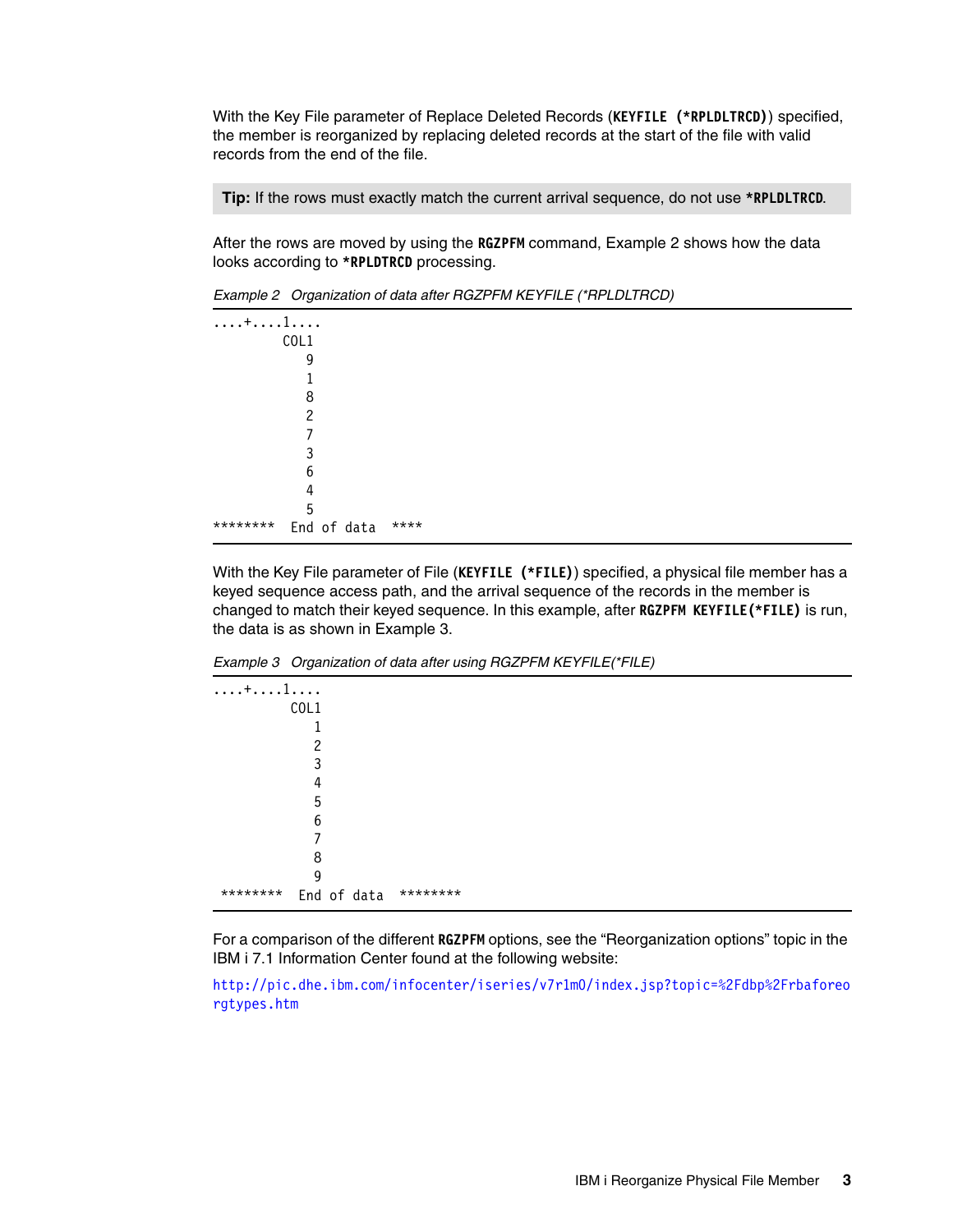With **ALWCANCEL \*YES**, journaling of the file is needed because commitment control is used when the job is deleting and reinserting the rows. It also moves a set of rows before a commit is issued. The number of rows that are moved per transaction varies from 1 to 4000. It is up to the system to adjust how many rows it moves before a commit is issued. Production jobs that are running with an isolation level of Cursor Stability or above might wait for rows that are moved until the commit is issued. The default record wait timeout is 60 seconds. If the record wait time is modified to be much smaller, lock timeout errors are possible.

To reduce the possibility of row lock waits by production jobs, have the reorganize job issue **OVRDBF FILE(FILE) WAITRCD(1)** before the reorganization. This action reduces the record wait time the reorganize job is waiting to lock a row and limit the time the set of records are locked. If the job cannot get a record lock during the one-second wait time, it not only skips that row and moves on, it also reduces the number of rows per transaction.

Here is an example of a query that can be used to give you an idea where the deleted rows are within a given file. This sample query shows you approximately where the deleted rows are in QSYS/QADBIFLD. It arbitrarily uses a group of 10000 rows. However, you can specify whatever group size you want.

**Note:** The number of deleted rows in the last group is not accurate. To be accurate, get the total number of valid and deleted rows, then limit the number of deleted rows in the last group based on that total number.

With x as (select bigint(rrn(a)/10000) as rrngroup from qsys.qadbifld a) select rrngroup, count(\*) as Valid\_in\_Group, 10000-count(\*) as Deleted\_in\_Group from x group by rrngroup order by rrngroup;

It is also important to note in this example that QADBIFLD is a good example of a file on every system that has deleted records. However, you do not run **RGZPFM** against this particular file. If you are concerned about deleted records in this particular file, run **RCLSTG \*DBXREF**, as described at the following website:

<http://www-01.ibm.com/support/docview.wss?uid=nas8N1018121>

**Tip:** As a preferred practice, run **RGZPFM** only if a file contains 20% or more of deleted records.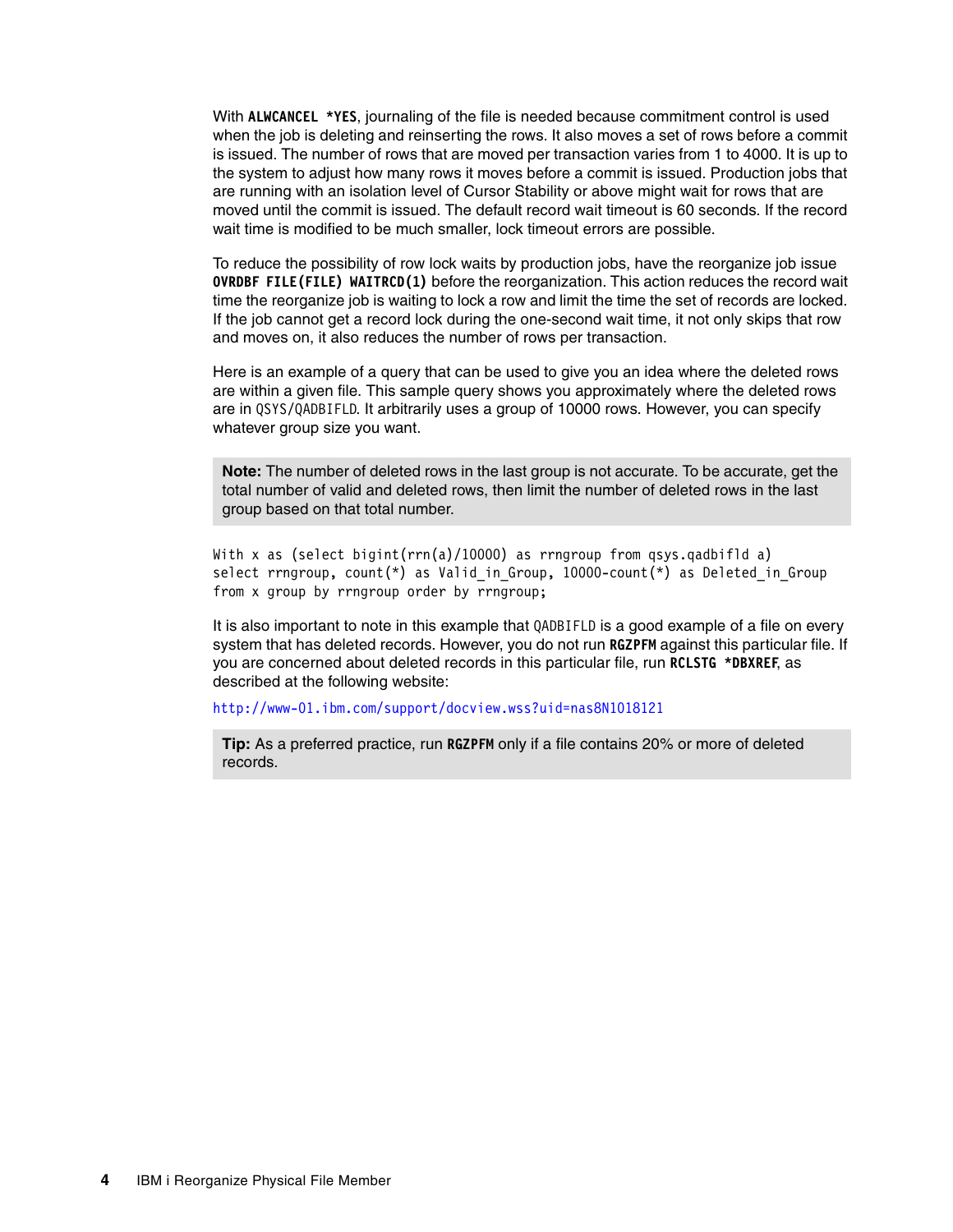# **Determining the status of a database reorganization**

IBM i Navigator can show the status of any running database reorganization. With the IBM 7.1 technology refresh enhancements, you can see the history of canceled reorganizations and the status file that is kept for a reorganization that ran longer than 30 minutes.

To see the status of a database reorganization in IBM i Navigator, complete the following steps:

1. In IBM i Navigator, click **Databases Database Maintenance Table Reorganizations**, as shown in [Figure 1](#page-4-0).

**Note:** The Database Maintenance folder is new in IBM i 7.1.



<span id="page-4-0"></span>*Figure 1 IBM i Navigator*

2. If there are active database reorganizations, they are displayed. Right-click the reorganization of interest and select **Show Status**, as shown in [Figure 2.](#page-4-1)

| Vame | Schema |                                               | nema    | vpe |             | tea               |
|------|--------|-----------------------------------------------|---------|-----|-------------|-------------------|
|      | MBA    | Show Status                                   | MBAILEY |     | in progress | 3/8/12 1:20:53 PM |
|      |        | <b>Edit Contents</b><br>View Contents<br>Data |         |     |             |                   |

<span id="page-4-1"></span>*Figure 2 Displaying the status of an active database reorganization*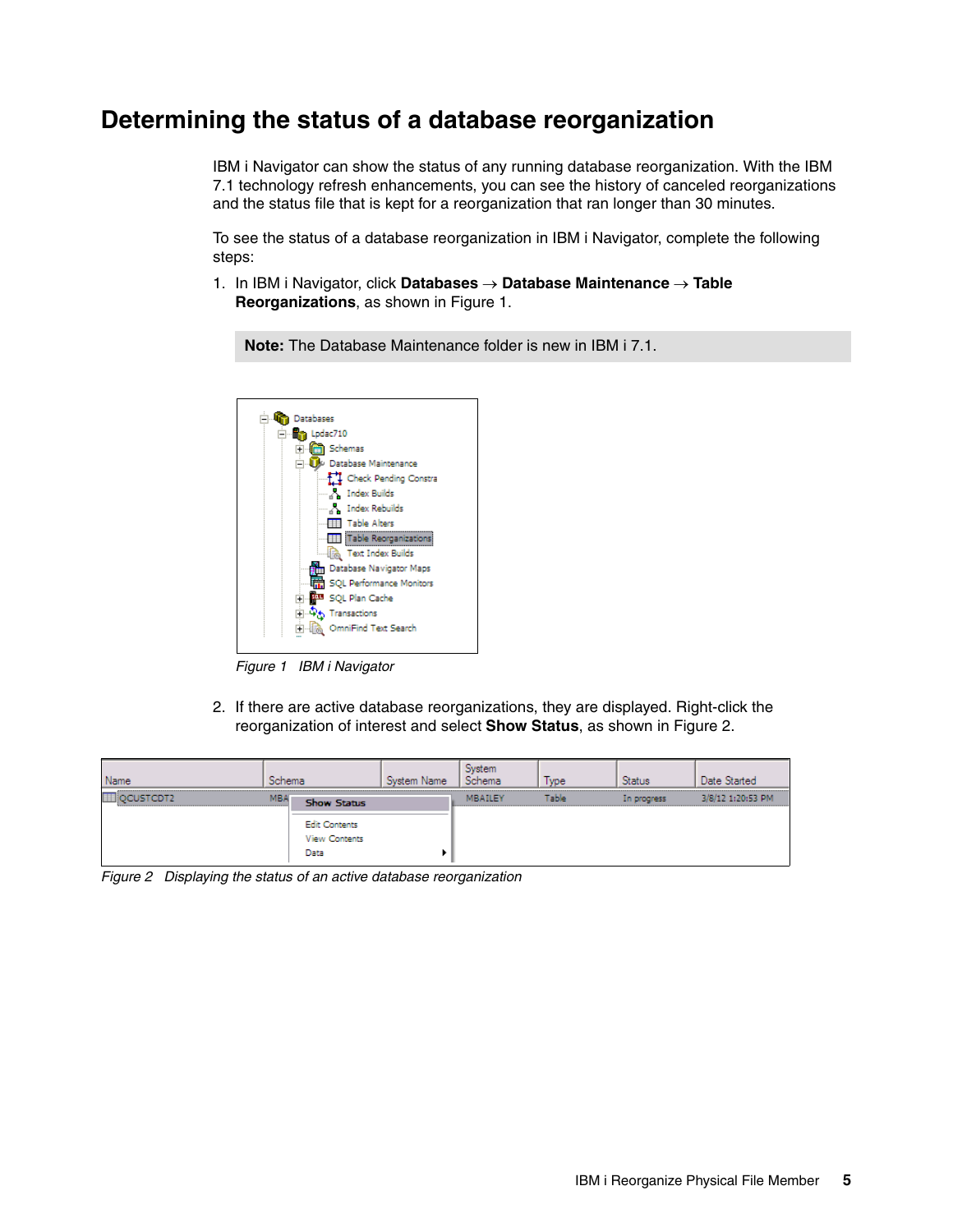3. A status window opens that is refreshed automatically with the status of the database reorganization, as shown in [Figure 3](#page-5-0).

| ED Reorganize MJARGZ.UN - Lp13ut14(Lp13ut14)                              |                         |                      |
|---------------------------------------------------------------------------|-------------------------|----------------------|
| Status: Suspended                                                         |                         |                      |
|                                                                           |                         |                      |
| Preparation phase (100% complete)                                         |                         |                      |
| Reorganization phase                                                      |                         |                      |
| Reorganizing rows (0.00% complete)<br><b>□ ● Maintaining access paths</b> |                         |                      |
| <b>RT MJARGZ.Q MJARGZ UN C1 00001</b>                                     |                         |                      |
| · ∴ MJARGZ.NEWONE[NEWONE]                                                 |                         |                      |
| <b>E</b> -© Rebuilding access paths (0 of 2 complete)                     |                         |                      |
| $-3.$ MJARGZ.19911991                                                     |                         |                      |
| - A MJARGZ.NEW2[NEW2]                                                     |                         |                      |
|                                                                           |                         |                      |
|                                                                           |                         |                      |
|                                                                           |                         |                      |
|                                                                           |                         |                      |
|                                                                           |                         |                      |
|                                                                           |                         |                      |
|                                                                           |                         |                      |
|                                                                           |                         |                      |
|                                                                           |                         |                      |
| Details:                                                                  |                         |                      |
| Partition:                                                                | UN                      |                      |
| Reorganize the table by:                                                  | MJARGZ.NEWONE[NEWONE]   |                      |
| Allow reorganization to be suspended:                                     | Yes                     |                      |
| Allow users to access the table during reorganization (Online): Yes       |                         |                      |
| Allow changes to the table during reorganization:                         | Yes                     |                      |
| Access paths:                                                             | Rebuild at the end      |                      |
| Reorganization job:                                                       | 076260/Quser/Qzdasoinit |                      |
| Current number of rows:                                                   | 9000000                 |                      |
| Number of deleted rows:                                                   | 1                       |                      |
| Number of rows to reorganize:                                             | 8999987                 |                      |
| Parallel degree requested:                                                | *NONE                   |                      |
| Parallel degree used:                                                     | 0.                      |                      |
| Total Elapsed time:                                                       | 00:02:20                |                      |
| <b>History</b>                                                            |                         |                      |
| 8/24/11 1:31:39 PM to 8/24/11 1:33:59 PM:                                 | 00:02:20                |                      |
|                                                                           |                         |                      |
|                                                                           |                         |                      |
|                                                                           |                         |                      |
| $\left  \cdot \right $                                                    |                         |                      |
|                                                                           |                         |                      |
| Job Log                                                                   |                         |                      |
|                                                                           |                         |                      |
|                                                                           |                         |                      |
|                                                                           | <b>Buspend</b><br>Close | $\mathbf{r}$<br>Help |

<span id="page-5-0"></span>*Figure 3 Status of database reorganization*

- 4. From IBM i Navigator, click **Database**, select your database, click **Schemas**, and select the schema that contains the file that is rebuilding.
- 5. Right-click the file and select **Data Reorganize**.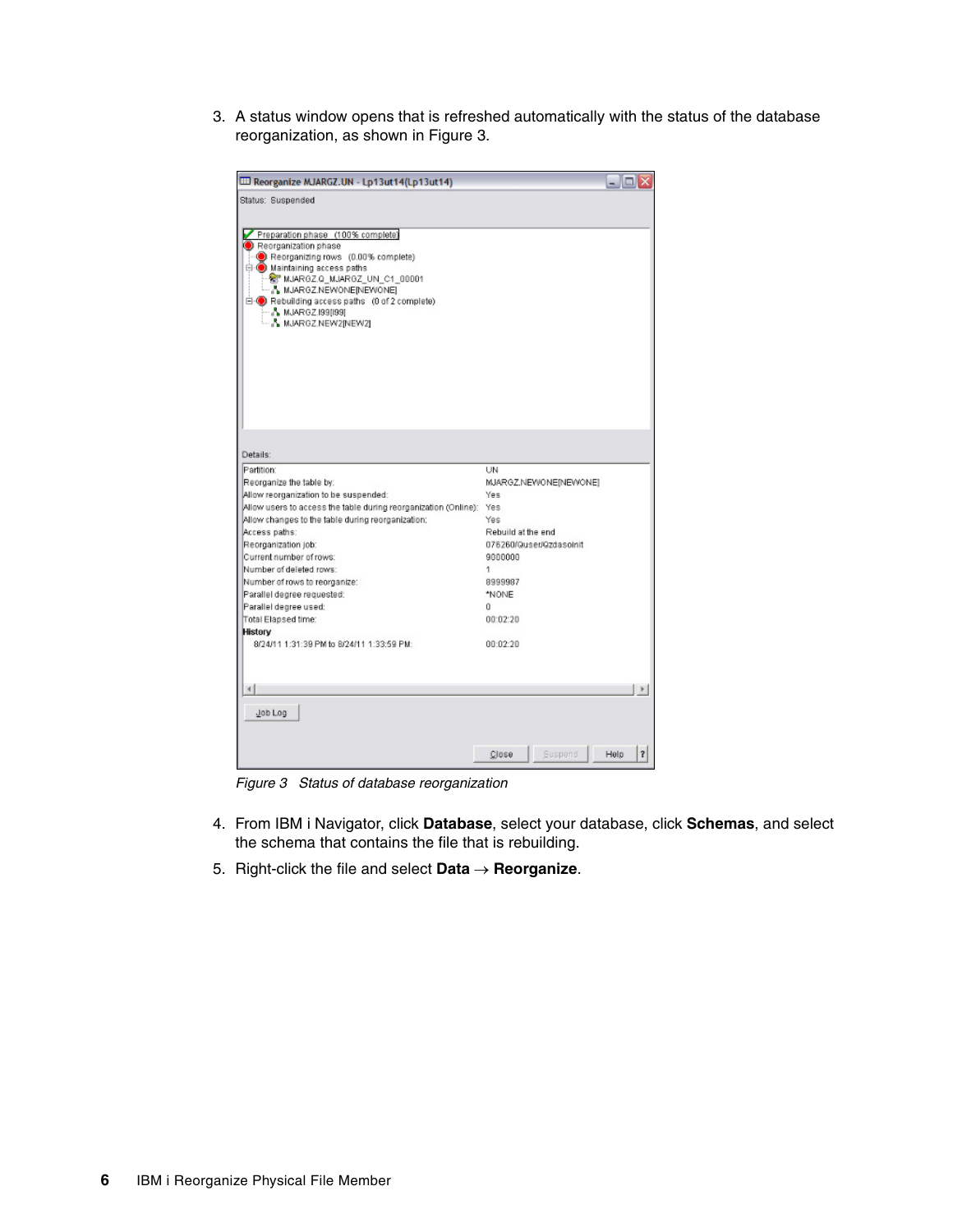6. Click **Yes** to respond to the message shown in [Figure 4.](#page-6-0) The status information for **RGZPFM** is displayed.



*Figure 4 Status message for database being reorganized*

<span id="page-6-0"></span>If **RGZPFM** cannot start from where it left off, you see the message that is shown in [Figure 5](#page-6-1).

Message ID . . . . . . : CPD3199 Severity . . . . . . . : 10 Message type . . . . . : Diagnostic Date sent . . . . . . : 06/10/08 Time sent . . . . . . : 21:17:14 Message . . . . : Canceled reorganize operation not continued on file UN in library UN, member MJARGZ. Cause . . . . . : A reorganize operation on file UN in library MJARGZ, member UN detected that a previous reorganize operation was canceled. The reorganize operation will start over and will not continue from where the canceled reorganize operation ended for reason code 2. The reasons codes are as follows: 1 -- The parameters specified on the current reorganize (\*N) did not exactly match the parameters from the canceled reorganize (\*N). 2 -- The member has undergone significant changes since the canceled reorganize operation. Restore, delete file, remove member, rename file, rename member, move file, rename library, clear physical file member, change end of data, ALTER TABLE, and certain CHGPF operations are all examples of significant changes to the member that will prevent a canceled reorganize operation from being continued. 3 -- The reorganize status file associated with the canceled reorganize did not exist or was not valid. Recovery . . . : No action is necessary. The reorganize operation will start over.

<span id="page-6-1"></span>*Figure 5 Message that is shown when RGZPFM cannot start from where it left off*

The benefit to using database reorganization while it is active is that it can take less time if **\*RPLDLTRCD** is used, and you can do the reorganization while applications are running.

The disadvantage to database reorganization while it is active is that **RGZPFM** can take more time if **\*NONE** or **\*KEYFILE** is used. Also, because records are being moved, the record can disappear for a brief moment. In addition, journaling is required. Therefore, if replication software is used, there can be increased network traffic as journal entries are replicated.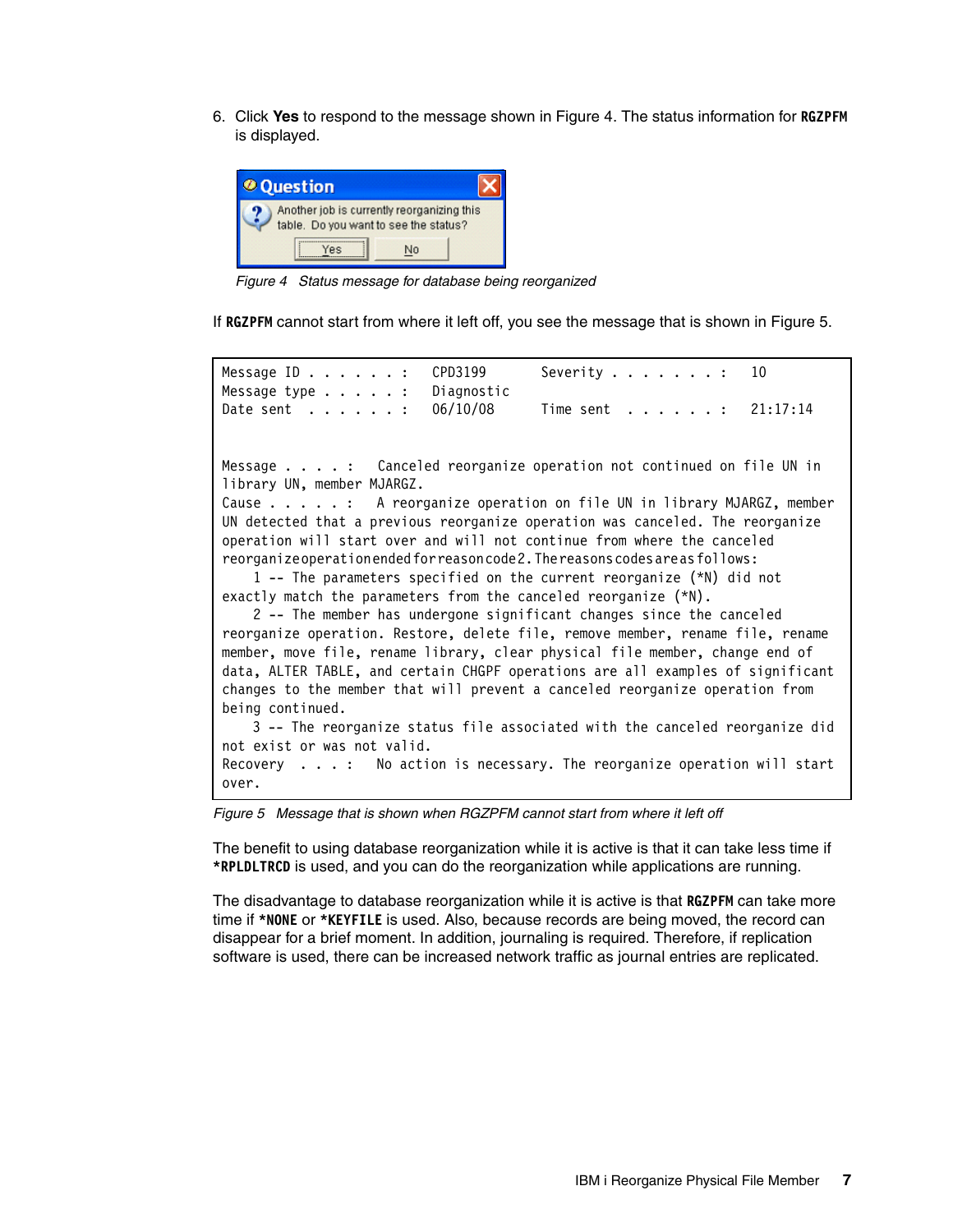# **From Record (FROMRCD) parameter**

With the technology refreshes in IBM i 6.1 (SF99601 level 29) and IBM i 7.1 (SF99701 level 21), **RGZPFM** has a new From Record (**FROMRCD**) parameter that allows the initialization of the reorganization starting at a point within the table instead of starting at the beginning of the file and proceeding to the end of the file.

Here are the options for the **FROMRCD** parameter:

-\***START** 

All records in the file are reorganized.

- **\*PRVRGZ**

If the previous reorganization of this file could not remove some or all of the deleted records, the reorganization begins at the record that would have been the last record in the file if a concurrent insertion had not prevented the deleted records from being removed. If the previous reorganization completed normally and was able to remove the deleted records, the reorganization begins with the first record in the file.

**\*PRVRGZ** is ignored if the reorganization is continued from a previously canceled reorganization.

**Note:** If **\*PRVRGZ** is specified, **ALWCANCEL(\*YES)** must be specified and either **KEYFILE(\*RPLDLTRCD)** or **KEYFILE(\*NONE)** must be specified.

-1 - 4294967288

> Specifies the record number of the first record to be reorganized. If a record number greater than 1 is specified, **ALWCANCEL(\*YES)** must be specified and either **KEYFILE(\*RPLDLTRCD)** or **KEYFILE(\*NONE)** must be specified.

The From Record (**FROMRCD**) parameter makes it easier to finish incomplete reorganizations or target the reorganization at the most fragmented portion of the table. This option is helpful in cases where most of the deleted rows are at the end of the table (especially when reorganizing to preserve the arrival sequence).

The example that is shown in [Figure 6 on page 9](#page-8-0) shows an **RGZPFM** worst case example, and how the **FROMRCD** parameter can help improve the process of deleting records. The red bars in [Figure 6 on page 9](#page-8-0) are valid records.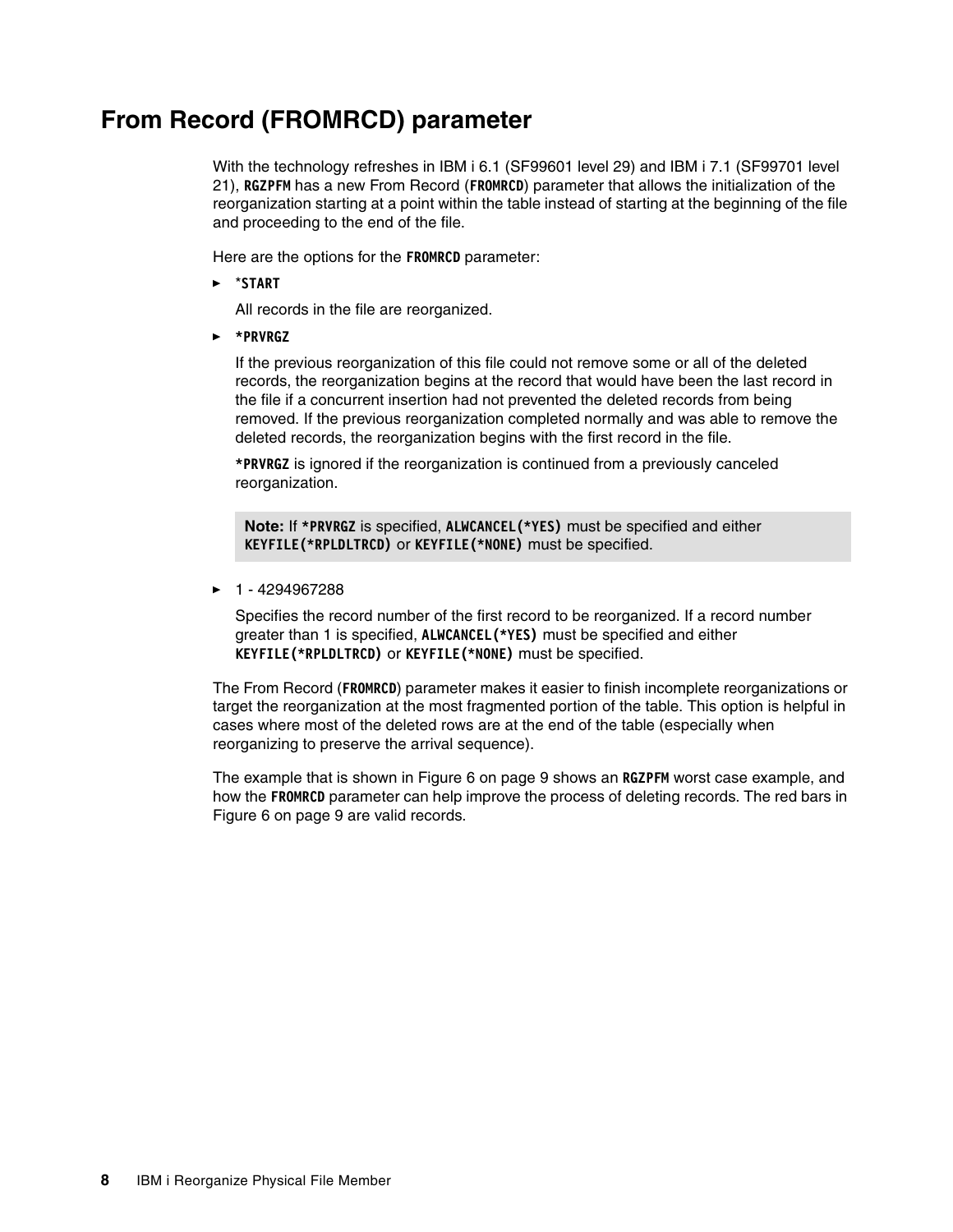| Original REUSEDLT(*NO) file prior to reorganize                                                                                                                    |
|--------------------------------------------------------------------------------------------------------------------------------------------------------------------|
|                                                                                                                                                                    |
| File just before reorganize attempts to truncate                                                                                                                   |
| Concurrent job inserts one more row just prior to the truncate – NO STORAGE WILL BE<br><b>RETURNED</b>                                                             |
| Concurrent job deletes the first row – A subsequent reorganize would have to move ALL rows<br>again                                                                |
|                                                                                                                                                                    |
| New FROMRCD(*PRVRGZ) option will only reorganize rows starting from where we expected to<br>truncate – A subsequent reorganize would only have to move the ONE row |

<span id="page-8-0"></span>*Figure 6 Database reorganization worst case example*

# **Additional IBM i 7.1 TR 7 enhancements for RGZPFM**

In addition to the new **FROMRCD** parameter, IBM i 7.1 Technology Refresh (TR) 7 has additional **RGZPFM** enhancements. Delayed maintenance indexes are preserved when the **RBDACCPTH(\*NO)** and **ALWCANCEL(\*YES)** parameters are used, and the unique or referential indexes are not rebuilt if they were maintained when **RBDACCPTH(\*YES)**, **LOCK(\*SHRUPD)**, and **ALWCANCEL(\*YES)** were specified.

For more information about the **RGZPFM** command, see the "Reorganize Physical File Mbr (RGZPFM)" topic in the IBM i 7.1 Information Center found at the following website:

[http://pic.dhe.ibm.com/infocenter/iseries/v7r1m0/topic/cl/rgzpfm.htm?resultof=%22%](http://pic.dhe.ibm.com/infocenter/iseries/v7r1m0/topic/cl/rgzpfm.htm?resultof=%22%72%67%7a%70%66%6d%22%20) [72%67%7a%70%66%6d%22%20](http://pic.dhe.ibm.com/infocenter/iseries/v7r1m0/topic/cl/rgzpfm.htm?resultof=%22%72%67%7a%70%66%6d%22%20)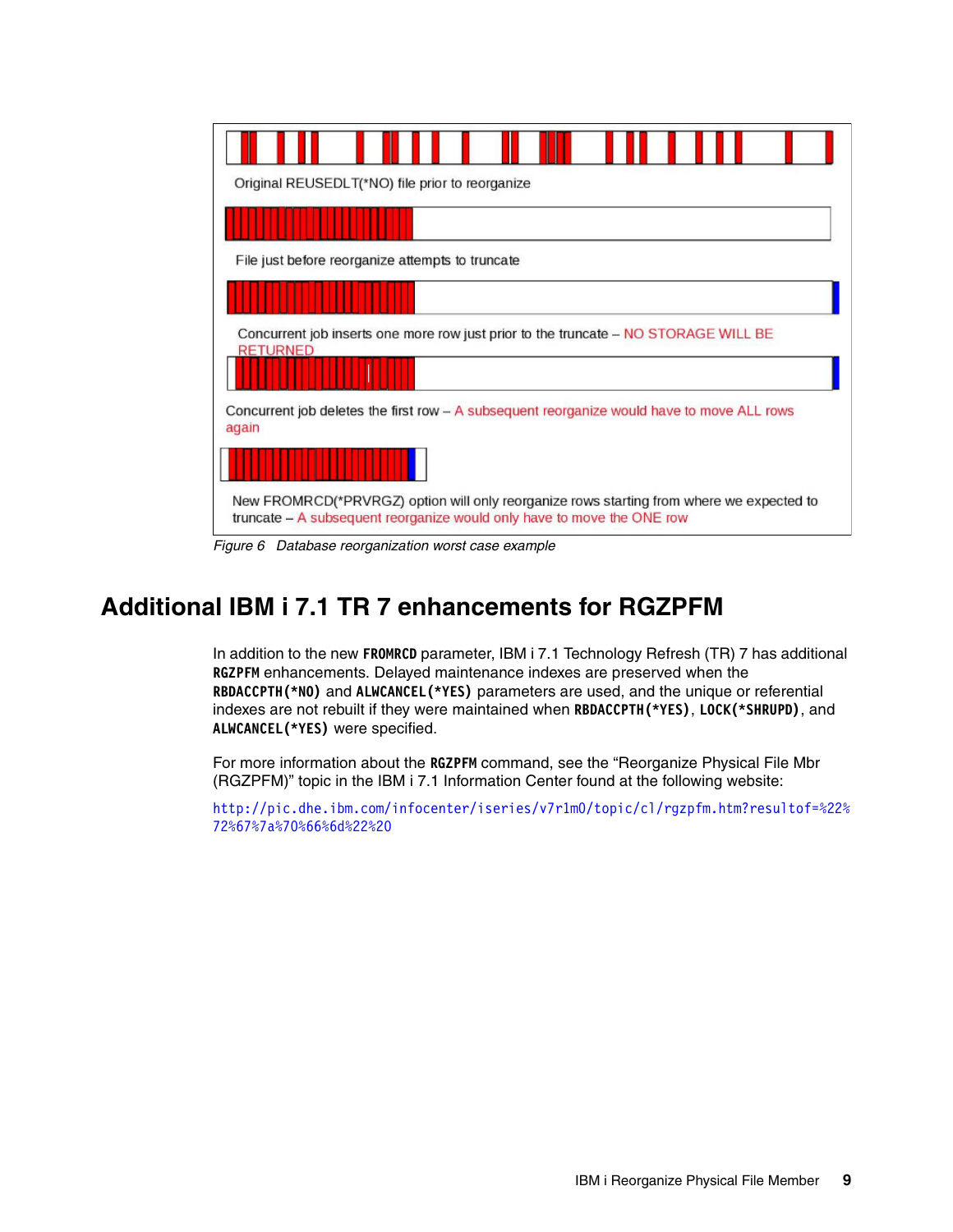## **Author**

This paper was produced by a technical specialist working at the International Technical Support Organization, Rochester Center.



**Tracy Schramm** is a Staff Software Engineer in the IBM i Global Support Center specializing in the database area. Before her assignment in database, she also worked on Print and Fax. In addition, she has had temporary assignments in development and an international assignment at IBM Mainz. Tracy holds a Bachelor of Science in Computer Science and a Bachelor of Arts in Spanish from Southwest Minnesota State University. In addition, she holds a Master of Information Systems / Management from the University of Phoenix. Tracy can be reached through email at tschramm@us.ibm.com.

Thanks to the following people for their contributions to this project:

Mark Anderson, Scott Forstie, Jane Vold, Don F Zimmerman **IBM Rochester Development Lab**

Debbie Landon **International Technical Support Organization, Rochester Center**

### **Now you can become a published author, too!**

Here's an opportunity to spotlight your skills, grow your career, and become a published author—all at the same time! Join an ITSO residency project and help write a book in your area of expertise, while honing your experience using leading-edge technologies. Your efforts will help to increase product acceptance and customer satisfaction, as you expand your network of technical contacts and relationships. Residencies run from two to six weeks in length, and you can participate either in person or as a remote resident working from your home base.

Find out more about the residency program, browse the residency index, and apply online at:

**[ibm.com](http://www.redbooks.ibm.com/residencies.html)**[/redbooks/residencies.html](http://www.redbooks.ibm.com/residencies.html)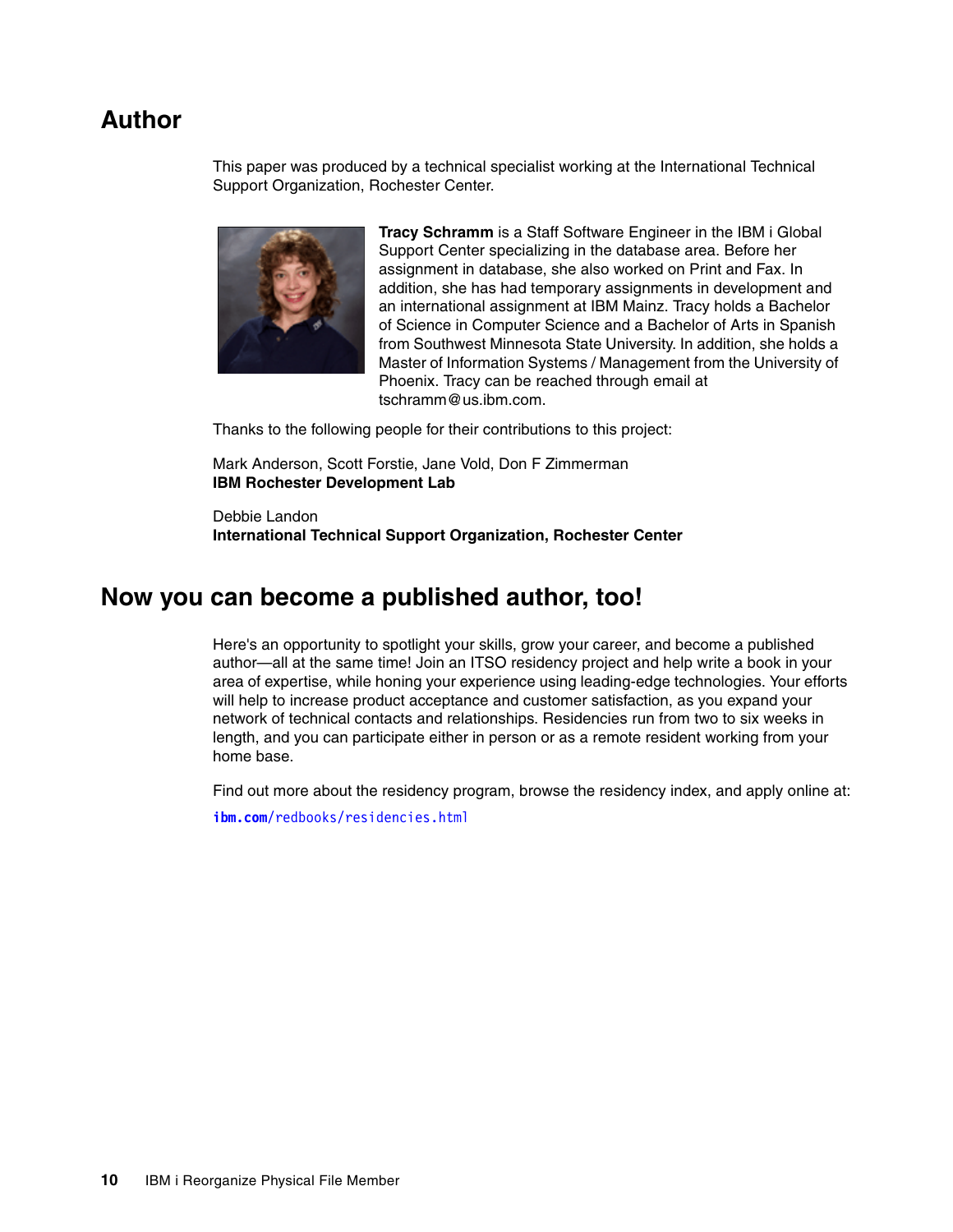# **Stay connected to IBM Redbooks**

- Find us on Facebook: <http://www.facebook.com/IBMRedbooks>
- **Follow us on Twitter:**

<http://twitter.com/ibmredbooks>

► Look for us on LinkedIn:

<http://www.linkedin.com/groups?home=&gid=2130806>

► Explore new IBM Redbooks® publications, residencies, and workshops with the IBM Redbooks weekly newsletter:

<https://www.redbooks.ibm.com/Redbooks.nsf/subscribe?OpenForm>

► Stay current on recent Redbooks publications with RSS Feeds:

<http://www.redbooks.ibm.com/rss.html>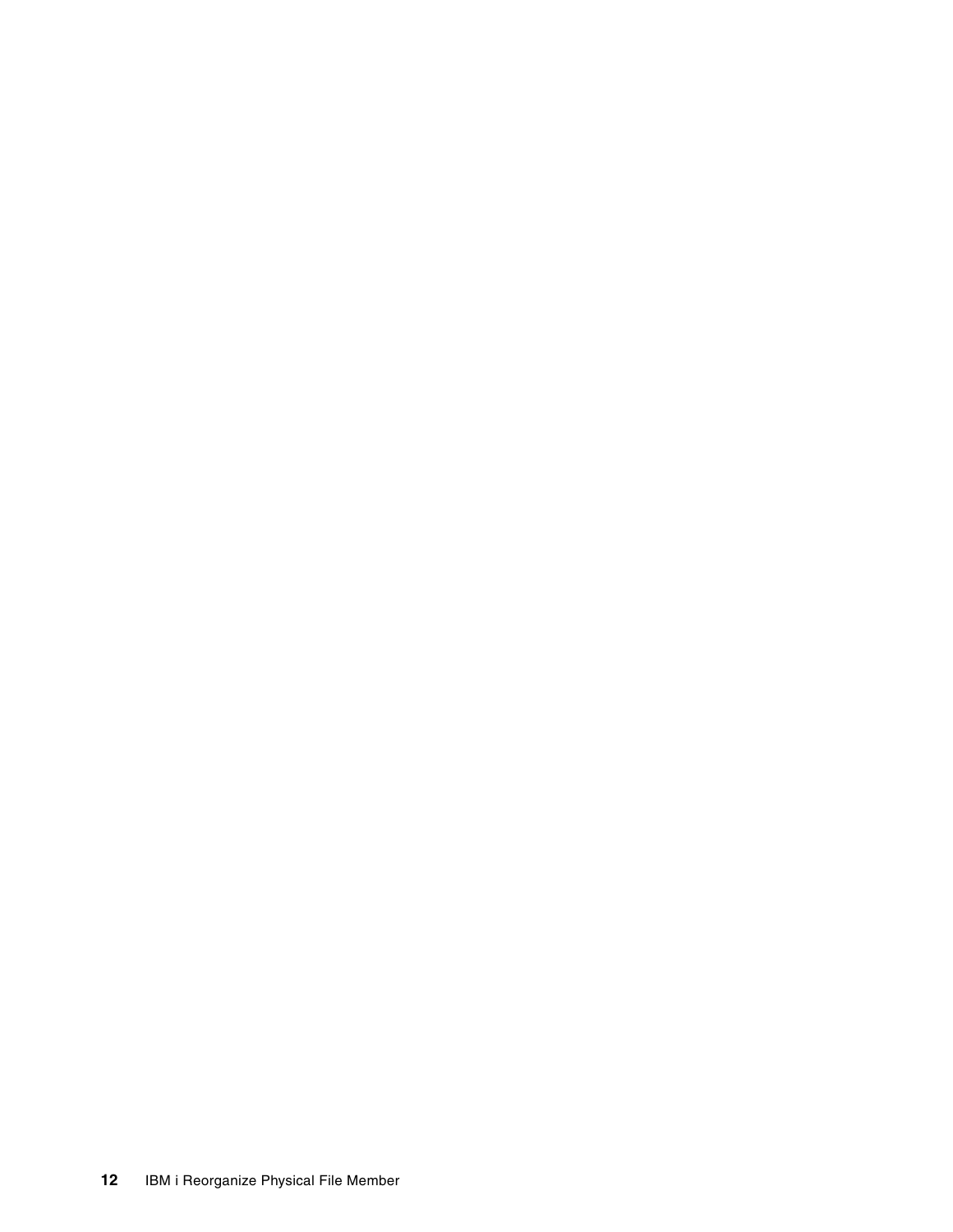# **Notices**

This information was developed for products and services offered in the U.S.A.

IBM may not offer the products, services, or features discussed in this document in other countries. Consult your local IBM representative for information on the products and services currently available in your area. Any reference to an IBM product, program, or service is not intended to state or imply that only that IBM product, program, or service may be used. Any functionally equivalent product, program, or service that does not infringe any IBM intellectual property right may be used instead. However, it is the user's responsibility to evaluate and verify the operation of any non-IBM product, program, or service.

IBM may have patents or pending patent applications covering subject matter described in this document. The furnishing of this document does not grant you any license to these patents. You can send license inquiries, in writing, to:

*IBM Director of Licensing, IBM Corporation, North Castle Drive, Armonk, NY 10504-1785 U.S.A.*

**The following paragraph does not apply to the United Kingdom or any other country where such provisions are inconsistent with local law:** INTERNATIONAL BUSINESS MACHINES CORPORATION PROVIDES THIS PUBLICATION "AS IS" WITHOUT WARRANTY OF ANY KIND, EITHER EXPRESS OR IMPLIED, INCLUDING, BUT NOT LIMITED TO, THE IMPLIED WARRANTIES OF NON-INFRINGEMENT, MERCHANTABILITY OR FITNESS FOR A PARTICULAR PURPOSE. Some states do not allow disclaimer of express or implied warranties in certain transactions, therefore, this statement may not apply to you.

This information could include technical inaccuracies or typographical errors. Changes are periodically made to the information herein; these changes will be incorporated in new editions of the publication. IBM may make improvements and/or changes in the product(s) and/or the program(s) described in this publication at any time without notice.

Any references in this information to non-IBM websites are provided for convenience only and do not in any manner serve as an endorsement of those websites. The materials at those websites are not part of the materials for this IBM product and use of those websites is at your own risk.

IBM may use or distribute any of the information you supply in any way it believes appropriate without incurring any obligation to you.

Any performance data contained herein was determined in a controlled environment. Therefore, the results obtained in other operating environments may vary significantly. Some measurements may have been made on development-level systems and there is no guarantee that these measurements will be the same on generally available systems. Furthermore, some measurements may have been estimated through extrapolation. Actual results may vary. Users of this document should verify the applicable data for their specific environment.

Information concerning non-IBM products was obtained from the suppliers of those products, their published announcements or other publicly available sources. IBM has not tested those products and cannot confirm the accuracy of performance, compatibility or any other claims related to non-IBM products. Questions on the capabilities of non-IBM products should be addressed to the suppliers of those products.

This information contains examples of data and reports used in daily business operations. To illustrate them as completely as possible, the examples include the names of individuals, companies, brands, and products. All of these names are fictitious and any similarity to the names and addresses used by an actual business enterprise is entirely coincidental.

### COPYRIGHT LICENSE:

This information contains sample application programs in source language, which illustrate programming techniques on various operating platforms. You may copy, modify, and distribute these sample programs in any form without payment to IBM, for the purposes of developing, using, marketing or distributing application programs conforming to the application programming interface for the operating platform for which the sample programs are written. These examples have not been thoroughly tested under all conditions. IBM, therefore, cannot guarantee or imply reliability, serviceability, or function of these programs.

### **© Copyright International Business Machines Corporation 2014. All rights reserved.**

Note to U.S. Government Users Restricted Rights -- Use, duplication or disclosure restricted by GSA ADP Schedule Contract with IBM Corp. **13**